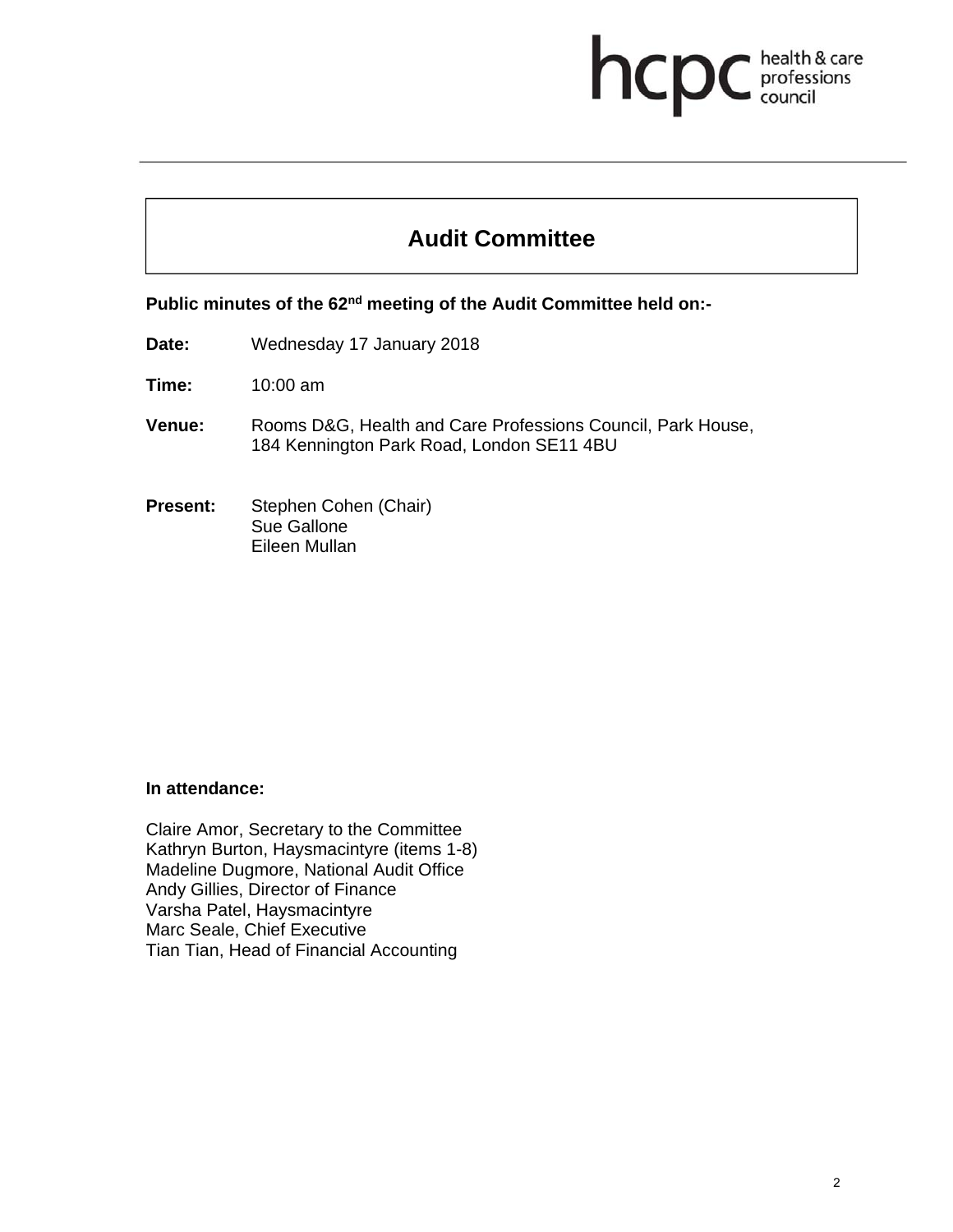### Part 1 - Public

#### **Item 1. Apologies for absence**

1.1 Apologies for absence were received from Julie Parker

#### **Item 2. Approval of agenda**

2.1 The Committee approved the agenda.

#### **Item 3. Declarations of members' interests**

3.1 The Committee had no interests to declare.

#### **Item 4. Minutes of the Audit Committee meeting of 21 November 2017 (report ref: AUD 01/18)**

- 4.1 The Committee received the draft minutes from its meeting held on 21 November 2017.
- 4.2 The Committee agreed the minutes.

#### **Item 5. HCPC draft budget 2018-19 (report ref: AUD 02/18)**

- 5.1 The Committee received a paper from the Executive.
- 5.2 The Director of Finance outlined the budget development process. The Committee noted that:
	- the budget has been developed in line with the list of priorities for 2018-19 developed by the Council and Executive Team at the strategic away day in October 2017;
	- in order to gain an early view of the extent of any flexibility in available funding, the Audit Committee reviewed the 2018-19 income forecast and the 2017-18 month 6 expenditure forecast in November 2017;
	- also in in November, the Executive met to discuss outline departmental workplans and major projects for 2018-19. The Chair of Council and the Chair of Audit Committee attended the meeting;
	- in December, budget holders prepared first draft budgets. The presented draft budget presents these as updated by an Executive Team review;
	- the draft budget will be reviewed again by the Executive on 2 February ahead of presentation to Council. The Chair of the Audit Committee has been invited to attend this meeting;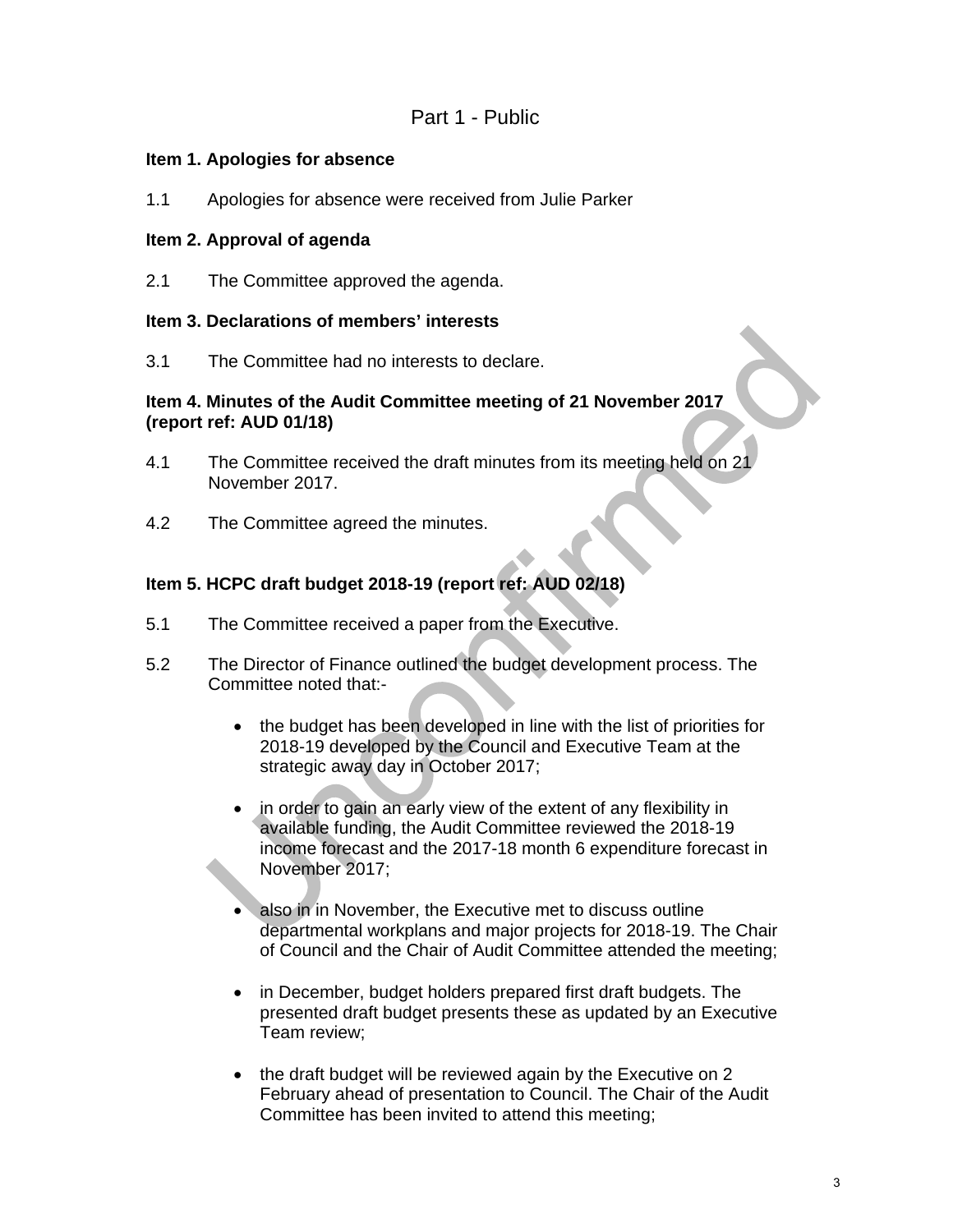- no adjustments have been made to either income or planned expenditure as a result of the expected transfer of social workers to Social Work England. The earliest expected transfer date falls in 2019-20;
- the Executive anticipate that any costs HCPC incurs in preparation for the transfer will be funded by a government grant, so the net effect on our budget in 2018-19 will be nil;
- the impact of the transfer on HCPC's longer term financial sustainability will be assessed as part of the costs and fees review project during 2018-19; and
- at the Executive's project prioritisation meeting, it was noted that delivery of the agreed projects during 2018-19 would require an increase in the capacity of the Projects and IT Infrastructure teams. It is expected this will require an additional two Project Managers and two Infrastructure Engineers. The cost of this is not yet reflected in the draft budget and is likely to be approximately £200-300k.
- 5.3 The Committee discussed HCPC budgeting objectives. It was noted that spend on communications, research and training had been reduced but that spending in fitness to practise has increased to fund the performance improvement plan as approved by Council.
- 5.4 The Committee noted that unknown external changes, such as regulatory reform, could require the HCPC to reassess its budget within the financial year. It is hoped that legislative change could allow greater efficiencies of regulatory process reducing costs.
- 5.5 The Committee questioned why the budget was presented to the meeting with a small deficit. It was noted that the budget development process has not yet concluded with further meetings planned in February. It is expected that a small operational surplus will be made. The purpose of the Audit Committee's early look is to ensure the corporate plan principles discussed by Council are reflected in the budget.
- 5.6 The Committee questioned the level of peer challenge by the Executive Team when developing the budget. The Executive stated that its approach is collaborative and corporate with appropriate challenge. It noted that the HCPC is the lowest cost regulator and savings and efficiencies are integral when systems are first developed.
- 5.7 The Committee discussed the HCPC's reserves. It was noted that based on the 2018-19 budget, at 31 March 2019, HCPC would have negative free reserves. The view was expressed that the HCPC should seek to conserve any budget surplus and should actively seek to make a surplus through budget cuts to prepare for the loss of social worker fee income in the coming years.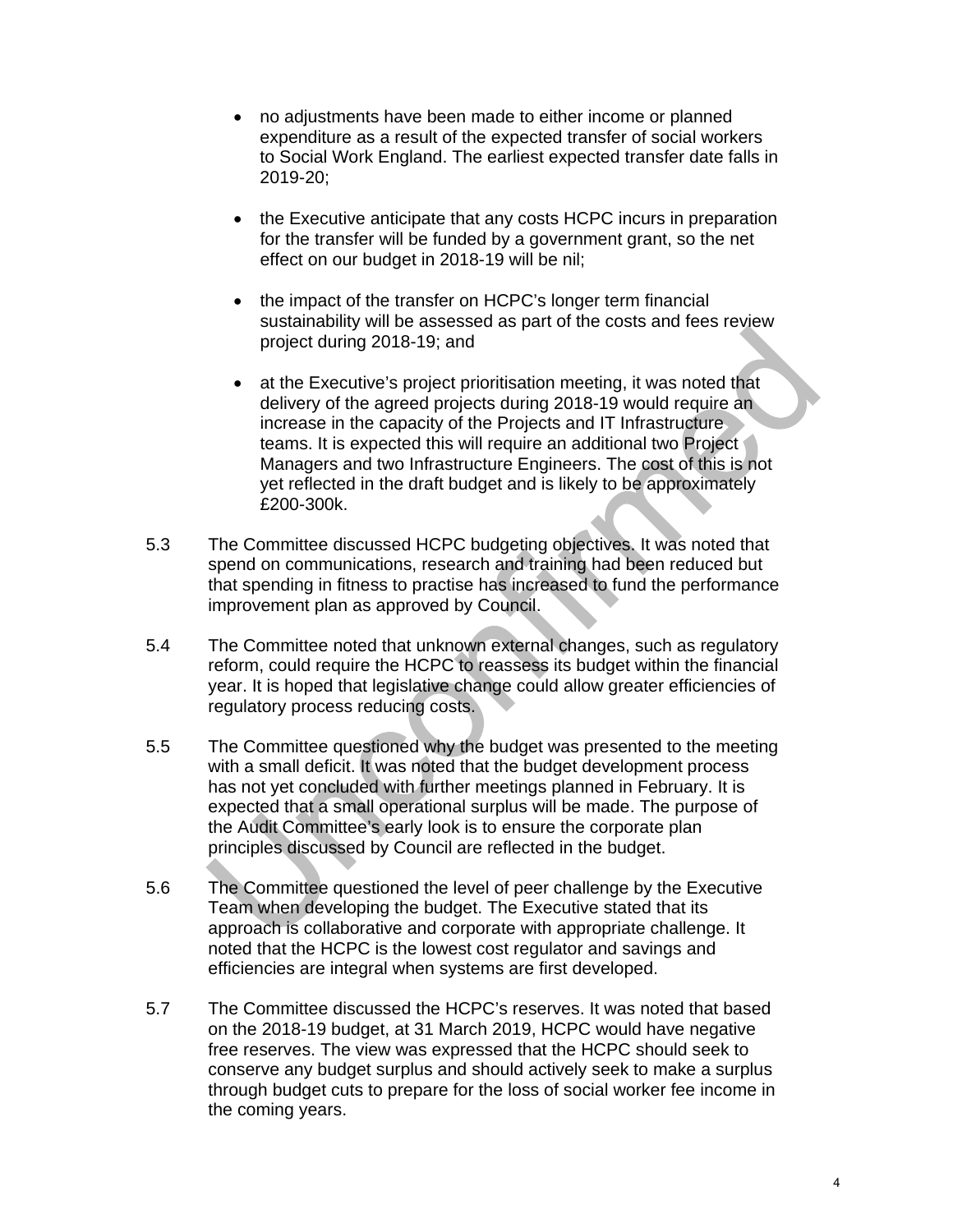- 5.8 The Committee suggested an exercise where functions were told to cut a percentage from their budgets to see what resulted, with the aim of saving money for future years. The Executive stated that fulfilling the HCPC's statutory functions requires a budgeting approach which ensures that regulatory functions are adequately funded.
- 5.9 There was a discussion about the possible merits of an alternative, top down approach to budget setting, with the aim of achieving a given target allocation of resources and target surplus or deficit. Hays MacIntyre advised that a top down approach would be less likely to achieve an effective allocation of resources. They also advised that planning for any significant surplus while not reaching the PSA standards for good regulation would be a difficult position to defend, as stakeholders will expect HCPC to invest resources to improve performance in the areas that have failed PSA standards.
- 5.10 The Executive suggested that an independent examination of costs and efficiencies could be included in the Internal Audit plan for 2018-19 if the Committee would gain assurance from this.
- 5.11 The Committee discussed the increase in case preparation and presentation costs. It was noted that the HCPC's contract with its current legal service provider will be coming to the end of its term shortly and that a one year extension is being negotiated. It was noted that the current contract allows for a contingency in maximum case volume and the HCPC has been within this contingency throughout the life of the contract. For this reason the provider is requesting an increase in fees for the year extension. It was noted that the Executive are looking at the approach to the structure of the contract for future procurement.
- 5.12 The Committee considered that the budgets for office services and travel and subsistence were too large and should be reduced. Printing and stationery in particular was seen as high. It was noted that most of the cost of printing is mailings to registrants. The Executive's legal advice is that HCPC's legislation requires us to issue letters (rather than emails) for certain registration and fitness to practise matters. Another significant part of the printing budget is the cost of printing bundles for FTP hearings. The Committee considered that paperless hearings should be progressed. It was noted that the HCPC intends to move towards paperless hearings but that this would form a major project with an associated cost.
- 5.13 The Committee discussed the budget allocation for a canteen subsidy for the completed 186 Kennington Park Road building. It was noted that this budget was included in the business case for the project. The Executive is evaluating the benefits of consolidating catering for hearings and meetings into the canteen and this may generate some further savings.
- 5.14 The Executive recommended that the Audit Committee consider a review of the delivery of the 186 Kennington Park Road project as part of the Internal Audit plan for 2018-19 due to the size and cost of this project.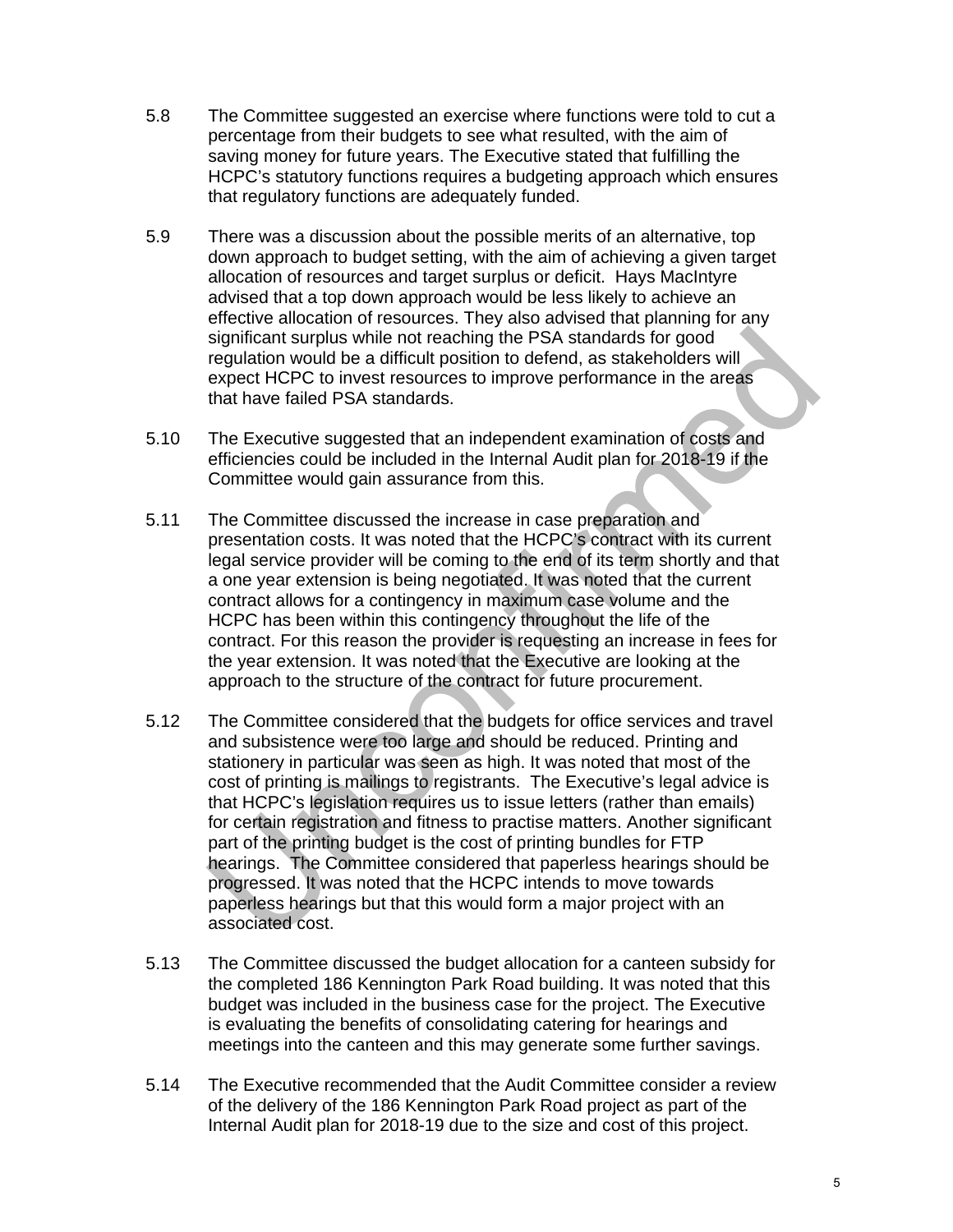- 5.15 In response to a question it was noted that the costs of register transfers as a result of government policy transfers have historically been funded by government grant.
- 5.16 The Audit Committee asked that the following points be discussed or clarified when presenting the budget to Council:
	- seven extra posts had been included in the Fitness to Practise payroll budget. The Committee requested that more information be presented on the long term benefits obtained by this increase;
	- the Committee noted an increase in the Registration payroll budget. It was noted that headcount has not been increased but that the two year renewal cycle and vacant posts could be the reason for this. The Committee requested that this be clarified when presented to Council;
	- the Committee discussed the 15% contingency allowed for within major project budgets. This principle was questioned due to previous underspends in this area. It was noted that the only budget contingency is within major projects and that it serves to reduce delays to projects due to seeking approval for small overspends. This is best practice under Prince 2 methodology. Members felt that greater budget accuracy would be gained by removing or reducing this contingency allowance;
	- the Committee questioned why centralising the training budget had not led to cost savings. It was noted that the training budget is currently a per capita cost. The Committee advised that the overall cost should be reduced; and
	- it was agreed that long term the HCPC should aim to build positive reserves in line with the reserves policy and the Committee recommended that the Council consider the desirability of conserving any savings possible.

#### **Item 6. Update on External Audit 2017-18**

- 6.1 The Committee received an update from haysmacintyre on preparations for the 2017-18 External Audit.
- 6.2 The Committee were advised that the engagement letter will soon be issued.
- 6.3 The Committee noted that the formal External Audit plan will be presented at the March 2018 meeting of the Committee. Following sight of the specific plans of haysmacintyre, the NAO will be able to provide a cost for their audit. The NAO advised this may be higher in the first year but should not exceed that paid by similar regulators.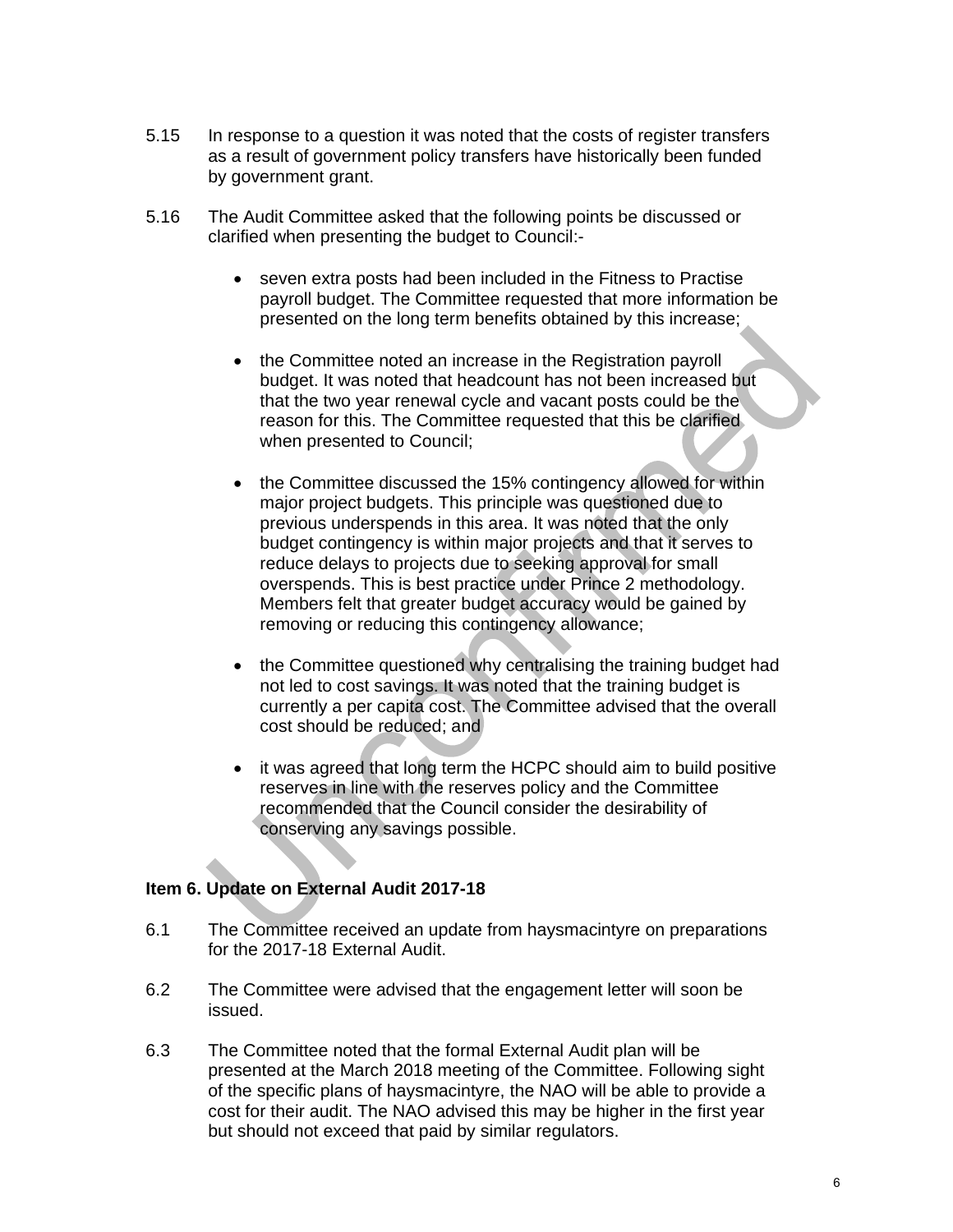### **Item 7. Update on Internal Audit 2017-18**

7.1 The Committee noted that recent personnel changes within Grant Thornton have presented a challenge to the progression of the internal audit plan. The Chair of the Committee agreed to contact Grant Thornton to clarify and gain assurance on the delivery timetable.

#### **Item 8. Risk assessment - core IT applications support forecast (report ref: AUD 03/18)**

- 8.1 The Committee received a paper from the Executive
- 8.2 The Committee noted that the paper assesses the risk that a software vendor withdraws support for a core IT application used by the HCPC. The paper identifies the core business applications along with each significant technology component and assesses the risk that support could be withdrawn.
- 8.3 The Committee noted the report.

#### **Item 9. Any other business**

9.1 There was no further business.

#### **Item 10. Date & time of next meeting:**

10.1 Tuesday 6 March 2018, 9:30am

#### **Item 11. Resolution**

The Committee is invited to adopt one or more of the following:

'The Committee hereby resolves that the remainder of the meeting shall be held in private, because the matters being discussed relate to one or more of the following;

(a) information relating to a registrant, former registrant or applicant for registration;

(b) information relating to an employee or officer holder, former employee or applicant for any post or office;

(c) the terms of, or expenditure under, a tender or contract for the purchase or supply of goods or services or the acquisition or disposal of property;

(d) negotiations or consultation concerning labour relations between the Council and its employees;

(e) any issue relating to legal proceedings which are being contemplated or instituted by or against the Committee or the Council;

(f) action being taken to prevent or detect crime or to prosecute offenders;

(g) the source of information given to the Committee in confidence; or